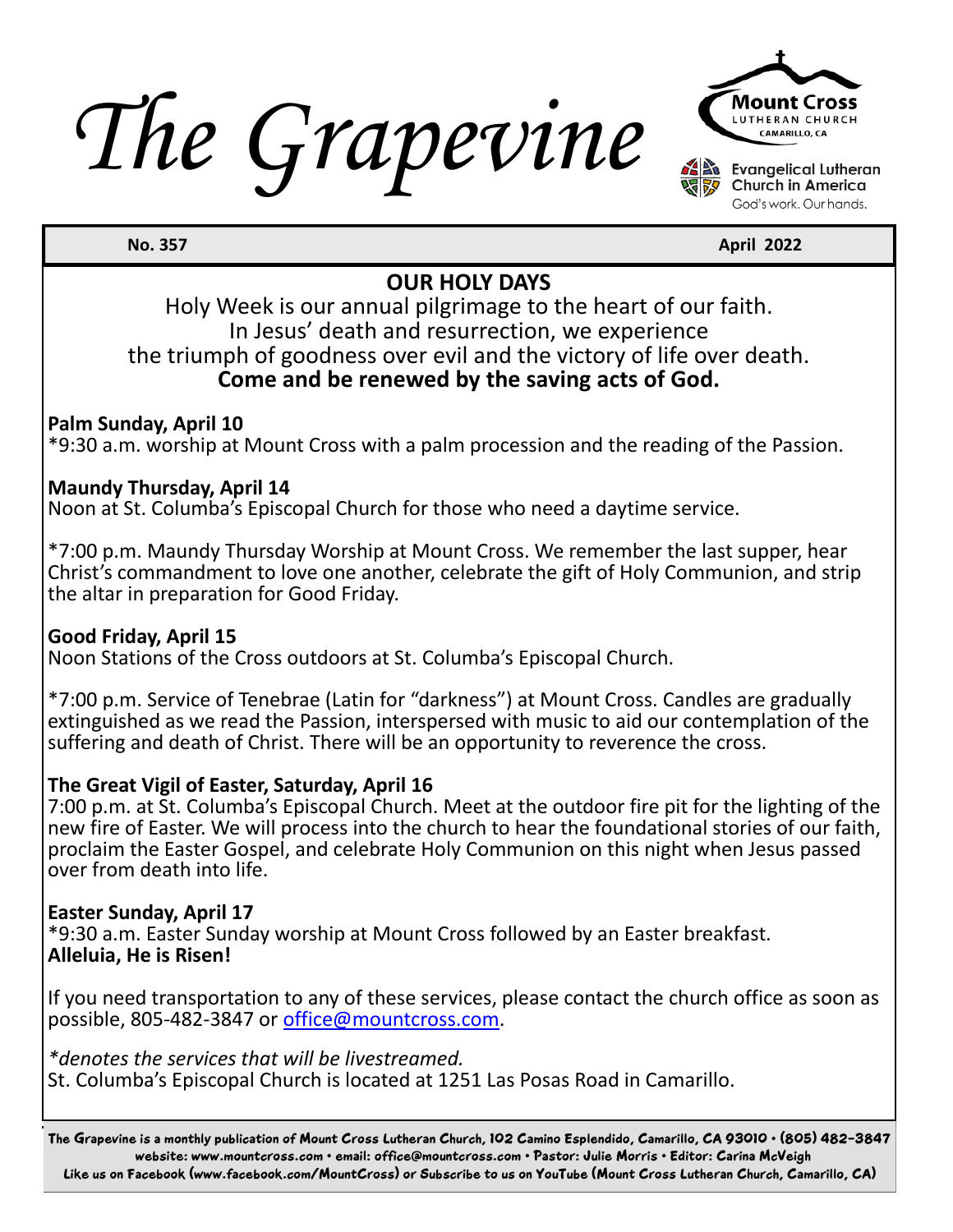# **Spiritual Growth at Mount Cross**

#### **Adult Education**

There are several opportunities at Mount Cross to study the Bible along with your friends in Christ. All are welcome.

**Tuesday Morning Women's Bible Study** *(No meetings April 12 & 19)*

- Women's Bible study meets on **Tuesday, April 5 & 26, from 9:00 a.m. 10:15 a.m.** in the sanctuary. All Mount Cross women and their friends are welcome to attend.
- **Bible Study for All: Wednesday Evenings, 5:00 6:00 p.m.** *(Lenten Study, April 6; No meeting April 13)* **†** For the month of April, the Wednesday Evening Bible Study is at 5:00 p.m. All are welcome.

#### **1 st and 3rd Thursdays Men's Bible Study and Breakfast**

- We will meet **April 7** and **April 21 at Marie Callender's** (185 E. Daily Drive, Camarillo).
- $\uparrow$  A \$15 donation covers breakfast and a tip, but don't let the cost prevent you from attending. What matters most is that you join us. No RSVP necessary, but reach out to Randy Churchill (hrchurchill@verizon.net) if you have questions.

#### **Afternoon Chapel**

 $\overline{2}$ 

*The world and all that is in it belong to the LORD; the earth and all who live on it are his. (Psalm 24:1)*

Join us for afternoon chapel on **April 21 at 2:00 p.m.** in the Mount Cross Sanctuary as we commemorate Earth Day.

This shortened Worship Service is complete with Communion, singing, prayers, and fellowship. Contact the Mount Cross office at 805-482-3847 if you need a ride to the Chapel Service or for more information. Please join us as we celebrate God's magnificent earth.

*"Mother Earth is not a resource, she is an heirloom."* -David Ipina, Yurok Native American Tribe



**Labyrinth Prayer Walk** This month's Labyrinth Prayer Walk

will be on April 30 at 10:00 a.m. Keep an eye on our weekly emails for the location. See you there!



*If you are not receiving emails from Mount Cross, please contact the office so we can add you to our email list or add you to our call list! Make sure you also double-check your spam folder and add*

*office@mountcross.com to your contacts so you have the most up-to-date information possible. Thank you!*

**Sign Up to Donate Lilies for Easter** Easter is Sunday, April 17, and we want to be sure our worship environment reflects the joy of the celebration with beautiful pastel calla lilies as part of our decor. If you would like to dedicate a calla lily in honor or memory of a loved one (or for some other dedication), we have a SignUp form online: **https://bit.ly/EasterLilies2022**.



The lilies are \$8 and can be paid online or by check (marked for "Easter lily"). Please sign up by April 4.

#### **Caring for Our Caregivers**

Jesus teaches that we are all part of One Body, and what benefits one, benefits us all (1 Corinthians 12:26, Romans 12:4-5). As a matter of fact, when we care for one another, it is our Lord we serve (Colossians 3:24, Matthew 25:34-36).

We offer these suggestions for ways that you might let a caregiver know that you see them and know the good work they are doing:

- Send them an encouraging note. Give them a pat or a hug and ask how they're doing.
- Put the caregiver on your prayer list—not just the person who's sick.
- Offer to go to where the caregiver is (home or hospital) to simply be with them and their loved one. Not being afraid of disease or disabling conditions relieves the sense of isolation.
- Listen. This is as simple as a phone call or chat over a cup of tea. Listening lightens the load more than you know.
- Take food, magazines, or books that the caregiver specifically might enjoy.
- Offer to care for their loved one for a couple of hours while they spend time away.

 Offer to escort the caregiver and their loved one to appointments. Dropping them at the front door, helping everyone get into the office and parking and retrieving the car is a huge blessing.

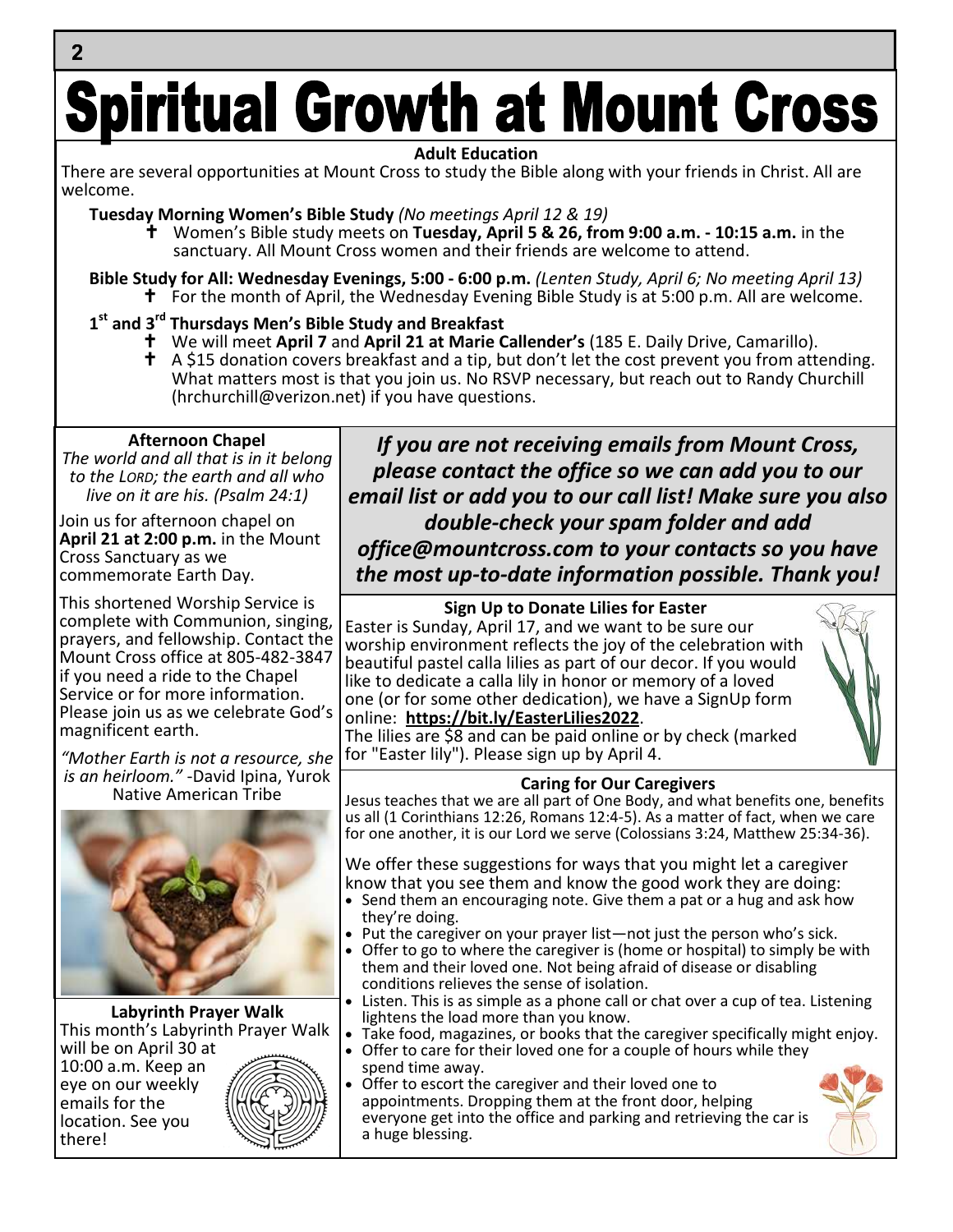3

#### **Updated Worship Guidelines**

Thanks be to God, COVID-19 cases and hospitalizations are declining in our community. Below is the updated COVID-19 guidance from our Mount Cross Re-Opening Committee:

For indoor worship at Mount Cross: As a caring community, we request that you wear a mask if you will be singing in worship. If you will not be singing, masks are strongly encouraged. In all other indoor settings at Mount Cross, masks are strongly encouraged.

There may be situations in the life of our community where we will require masks out of concern for vulnerable people.

When committees, groups, or individuals meet indoors, please defer to the needs of those who are immune-compromised or are at greater risk of serious illness, or those who live with them.

Thank you for the goodwill, patience, cooperation, and love for your neighbor that you have displayed throughout the pandemic.

### **Meet Our New Members!**



Brendan, Jennifer, Brendan, Jr. & Jordan Garrett



Becky & Dave Gilbertson (Associate members)



Lyndsay, Amanda, & Owen Montour







Cheryl Wolfe | Jeanne & Doug Wilde | | Patricia (Tricha) Lewis | | Jeanne Kuchera-Sikoff

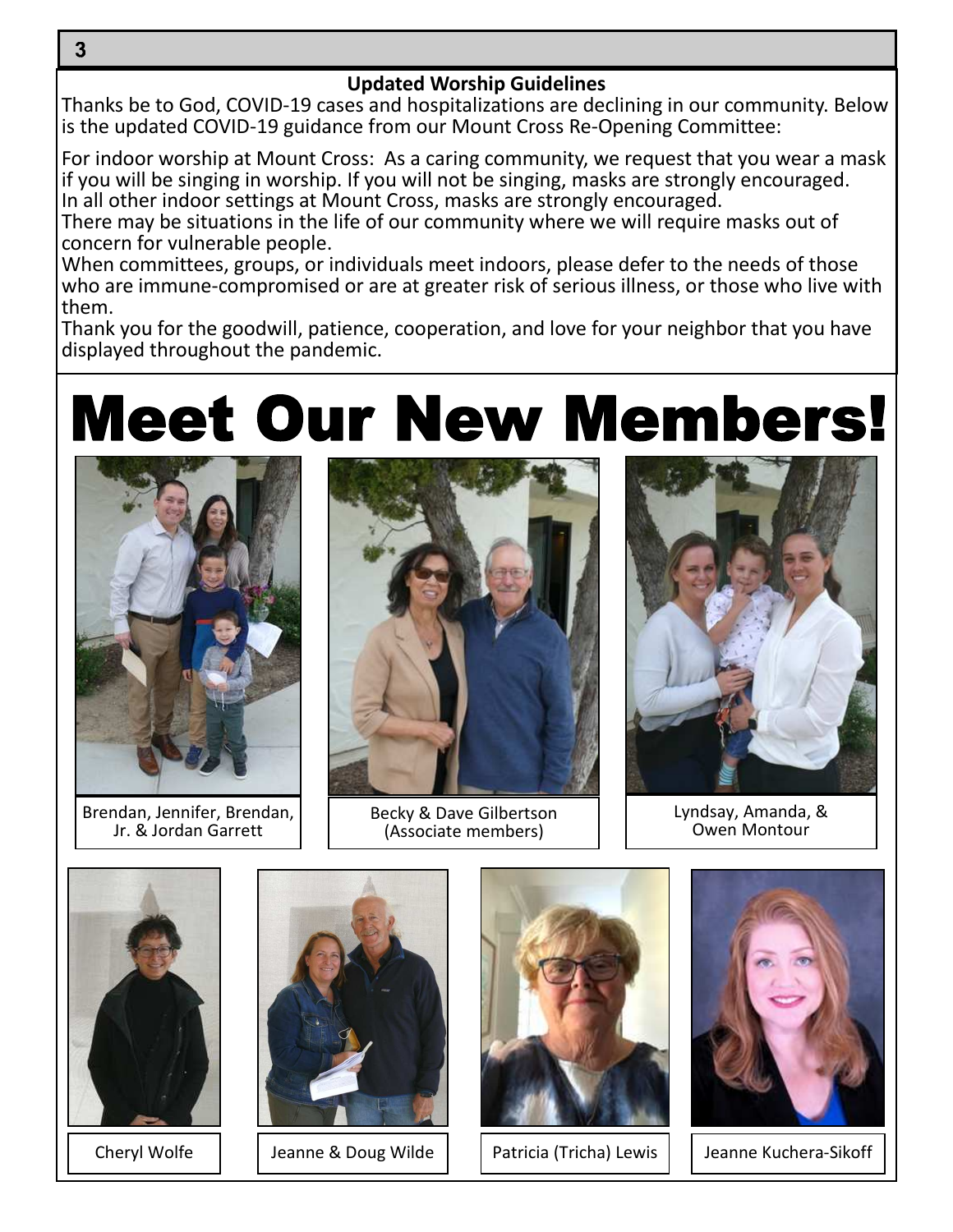# **Service & Missions**

#### **Peace & Justice and Anti-Racism**

The Peace & Justice and Anti-Racism Teams will meet on **Tuesday, April 5, at 7:00 p.m.** on Zoom. The Zoom link is **http://bit.ly/MCPeaceandJustice**.

#### **2022 DIY Earth Day Clean-Up**

Make a plan with your household or friend group and decide when and where you want to make an impact this April. It can be anywhere! Your own street, a local playground, or a state park or beach within driving distance are all great options. Go there and do some cleaning, especially of little items like cigarette butts and small bits of plastic. If you keep track of how many bags of litter you collect, you can record it

at calparks.org/virtualearthdayform OR download the Clean Swell app on your phone and record as you go. Tracking the litter collection takes time, but it provides important data to organizations trying to reduce litter and waste. Help them to help our planet!



#### **Easter Earth Day**

This year, Earth Day falls on the Friday after Easter. If one of your Lenten practices was giving up plastic, try and keep it up—at least for another week! Even if it wasn't, maybe think about trying to do so for Easter, as it is a celebration of renewal, so use that thought to guide your Easter basket purchases. Skip the cheap plastic basket and buy one you can reuse every year (or find one in your home!). Rethink the plastic grass that gets used once and tossed—shredded paper works well and can be recycled. Use candies that don't come in single-use plastic wrappers. Chocolate in foil or paper, jelly beans in milk cartons are all available. Buy (or dig through your cabinets and find) a reusable water bottle and cloth grocery bag—and put them in the basket to gift to yourself or someone you love.

#### **Monthly Fair Trade Sale**

Melissa Henry will be stepping away from this ministry in the next few months. If you feel moved to see this ministry continue at Mount Cross, please contact her to find out about the work. Meanwhile, the sales will continue the first Sunday of the month—that's **April 3** this next month.

### **MAKE IT HAPPEN CHOOSE FAIRTRADE**



#### **Easter Bags Notes**

We are helping provide Easter Bags to Ventura Youth Correctional Facility youth. We have an opportunity to get creative. Included in those bags will be a 4" x 6" notecard (or quarter of letter-size sheet) with a drawing, inspirational messages, or quotes. No glitter or stickers, please. The youth appreciate artwork of all levels, so come visit the table on the patio and write a note. Or create them at home and drop them off with Melissa Henry.

#### **Meals for Harbor House** Every day at 5:00 p.m., Harbor House hands out bagged meals to our homeless neighbors in Thousand Oaks. You can sign up to bring 10 meals on any day that is convenient for you at harborhouseto.org (scroll down to the info about lunches and click the link). If you would like to sponsor this ministry, or if you would like to form a group to start making these meals once a month, please contact Mary Goodenough at mwgoodenough@gmail.com for more information.

*"Start by doing what's necessary; then do what's possible; and suddenly you are doing the impossible."* **- St. Francis of Assisi**

#### **Blood Drive a Success!**

We had 20 donations at our Vitalant Blood Drive in February. Mark your calendars—the truck will be back at Mount Cross on Sunday, August 7. Give the gift of life!

**Church Work Day**

All hands on deck! Help us maintain our beautiful church and get to know other church members even better. A Church Work Day has been scheduled for **Saturday, April 2, 8:00 a.m. - 12:00 Noon**. Projects will include: raking and cleaning the junipers, spreading mulch, weeding the property, sweeping the gutters, sanding/painting the sacristy door, cleaning the kitchen, and polishing the brass and woodwork in the church. Please bring your rakes, hoes, shovels, rags, and work gloves.

There is a lot to do and many hands make the work go much faster (it's more fun too!). Plenty of snacks, juice, and coffee will be on hand for everyone. Come for any part of the morning; no need to sign up in advance. If you have any questions, please contact Cy Johnson at clopsj@gmail.com or 805-388-3293.

*Let's come and serve the Lord together as one in a body-wide expression of gratitude for these grounds and this facility that He has given to us.*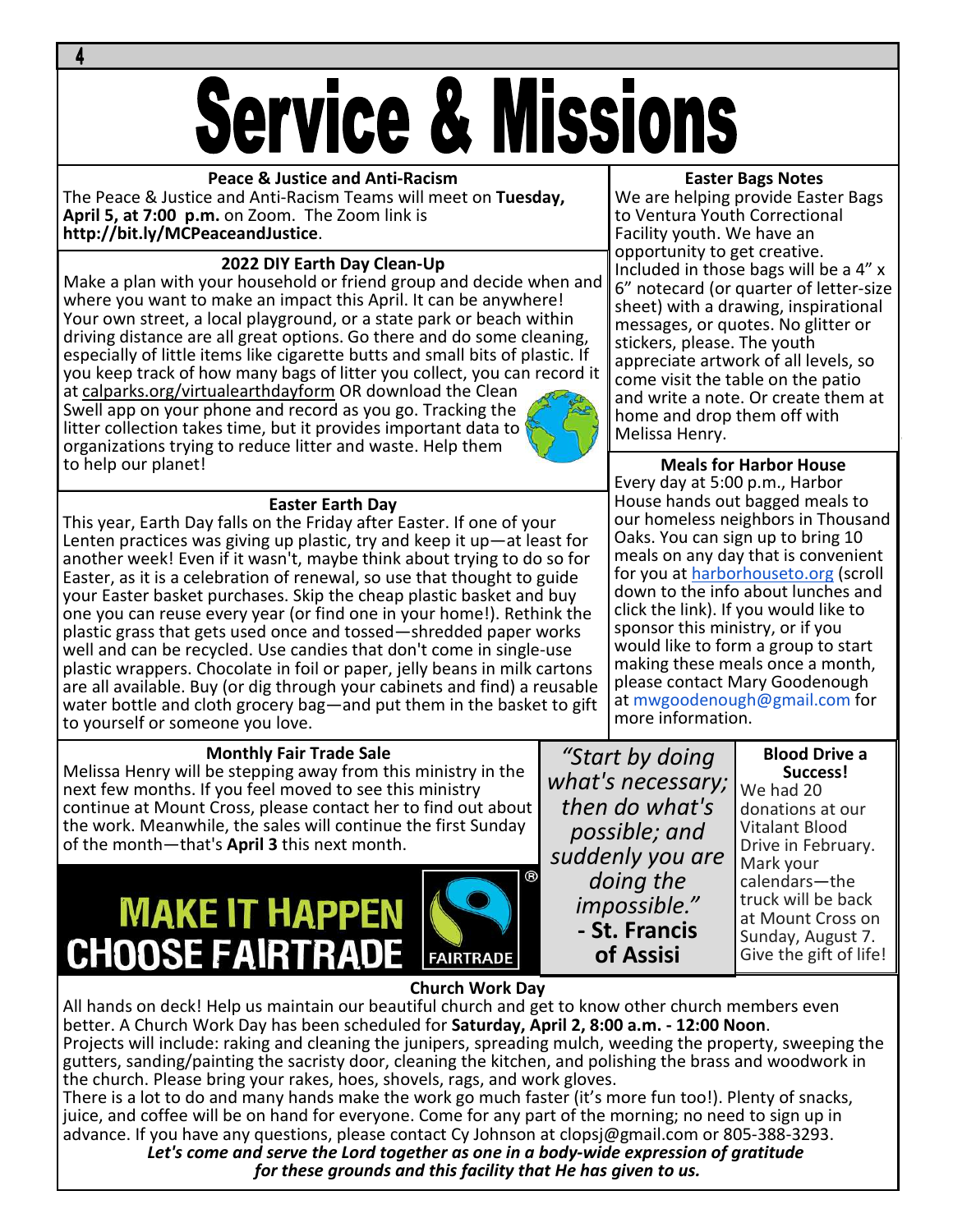## **Care Team**

#### **An Opportunity to Be a Caregiver**

Student Volunteers and Youth Leaders Needed

VC CAREGIVERS intergenerational program, "Building Bridges," brings high school students into the homes of frail elders to visit and to assist them. Building Bridges was established in 1992 with funding from foundations in addition to gifts from individual donors. Today, the Building Bridges program is going strong with high school students visiting seniors every day after school. More than 40 students are currently participating and the program is looking for ways to expand through the help of adult volunteers. Students in the Building Bridges program go through orientation and training that helps sensitize them to the challenges seniors face daily. Students can work in teams and have developed an excellent reputation for big projects like yard work, decorating for the holidays, cleaning up after the holidays, or spending the afternoon sharing their views on current events and economics.

Student Volunteers visit under supervision and may be able to provide:

- **t** Friendly Visits.
- $\dagger$  Clean Up around the house, such as washing windows, vacuuming, dusting, and mopping.
- **†** Yard Maintenance such as weeding and pruning. (We use no power tools!)<br>**†** Home Organization.
- Home Organization.

#### **About Building Bridges Current and Past Student Volunteers**

 Work in supervised teams after school. Students may join an existing team with a CAREGIVERS coordinator or student groups and leaders may apply together.

- Attend workshops and trainings so they can be the best volunteers possible.
- Develop an appreciation for community service and earn service hours if required by school.

 Go on to pursue degrees at nationally recognized universities and colleges as well as professional schools.

Camarillo youth volunteers are badly needed NOW—requests for Building Bridges volunteers for Mount Cross members have been waiting for extended periods without an available youth to assign. If you or a youth in your family have an interest in this program, Joe Zimmerly, Mount Cross Director of Children, Youth and Family Ministries, can provide further information. VC Caregivers can be contacted directly at 805-658-8530.

For Health Ministry information or support, contact Evonne Kuchera, RN at 805-377-0808 or evonnemk@aol.com. For information about other Care Team programs or services, contact Susan Prosser 805-657-6222 or prosser1@sbcglobal.net.

#### **A Caregivers Psalm – Adapted from Psalm 121**

I lift up my eyes to the mountains of the work and chores I must accomplish each day. From where will I get the strength to get everything done? My strength comes from the Lord, who made heaven and earth. The Lord will not let me slip into fear, frustration, or anger. He who keeps me does not sleep, so I can sleep in peace and be renewed for the day ahead. He who keeps those I care for does not slumber but watches over them day and night. The Lord is my keeper. He will give me a heart of COMPASSION in response to His love for me. The Lord will keep my CONSCIENCE pure and holy, so I will show respect and value those who are in my care. The Lord will keep my COMMITMENT to give care with COMPETENCE as I continue to learn. The Lord will keep me in the caring COMMUNITY of my church, my family and friends, co-workers, and other caregivers, where we have COMPASSION and respect for one another as we become more COMPETENT in our faith, mission, and outreach. The Lord will be my strength from this time on and forevermore.

> *Written by Phyllis Bruce (2004) Based on the 5 C's of Caring developed by Simone Roach (1986)*

5

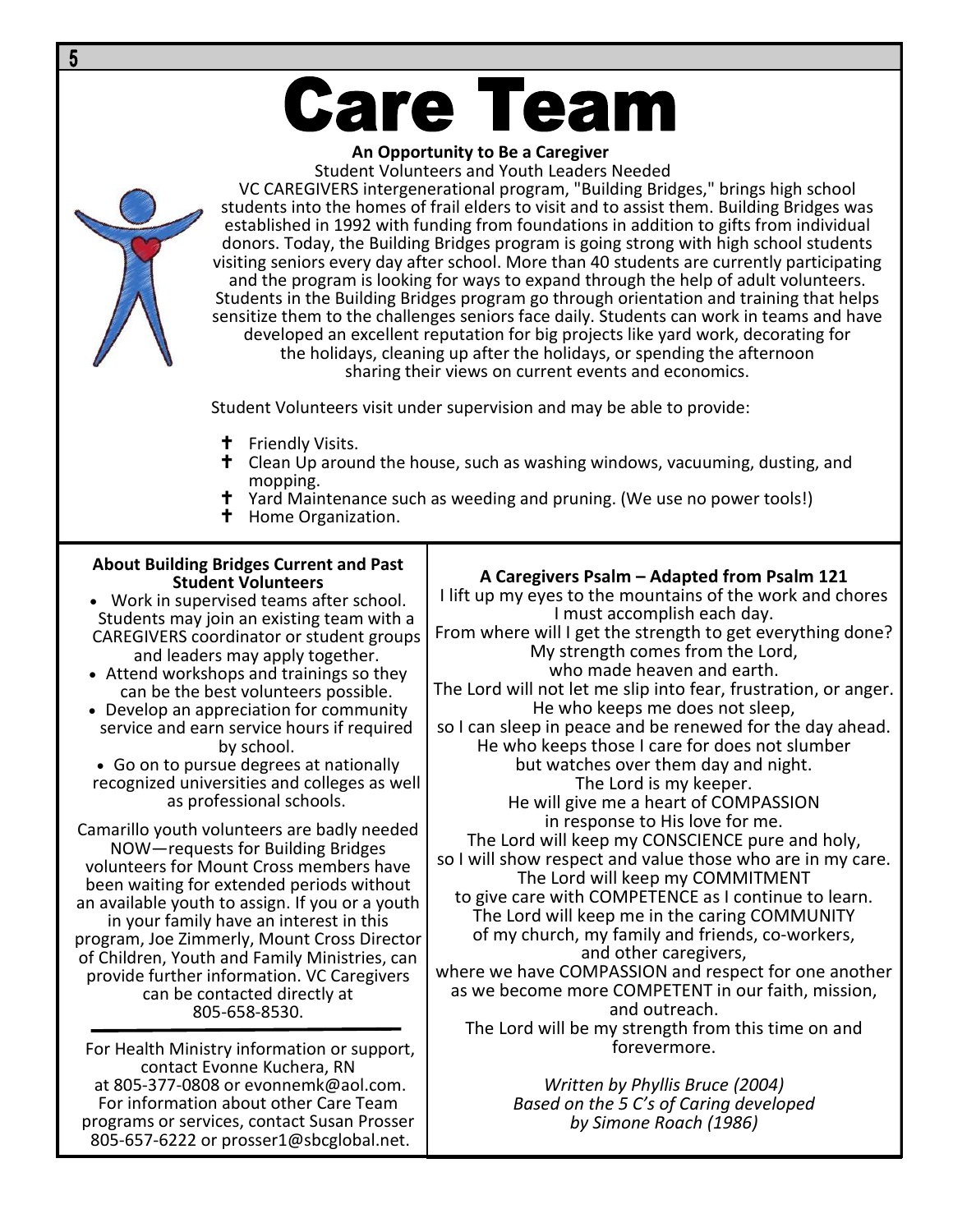# **Notes 'n' News**

See below for scheduled children and youth activities! If you have any questions, please email Joe (joe@mountcross.com).

**Sundays at 6:00 p.m.:** High School Youth Group (on site except 4/24; no meeting 4/17) **Wednesdays at 5:00 p.m.:** Fun with Faith (on site; no meeting 4/13) **Wednesdays at 6:30 p.m.:** Confirmation Class (on site; no meeting 4/13)



**CDC Updates**

Spring is almost near, and spring reminds us of new life. The children are showing that every day, they are changing and learning new things. Last month, we had a Scholastic Book Fair and See's Candies Fundraiser to help with our Outdoor Classroom. Thank you to all who donated.

In case you missed it, we are now enrolling for Summer Session and the Fall 2022-23 school year. Please stop by, email, or call if you have any questions. The summer session will be a 6-week program of hands-on fun, and includes a Kindergarten Readiness Class. This class is for all students entering Kindergarten in the Fall. Please let friends and family know if they have a little one ready for Preschool.

Last month, we highlighted Ms. Elizabeth Fox, Mount Cross CDC Assistant Director. Elizabeth studied at the University of LaVerne. She has been in the field of Early Childhood Education for over 20 years. For the past 10 years, she taught Transitional Kindergarten and Kindergarten. Elizabeth enjoys spending time with her family watching movies and playing softball. She enjoys her 3 guinea pigs and listening to her daughter read.

Please stop by the office and enjoy the art display from Mrs. Van Vorst and Mrs. Lee's class. We would love to say "Hello."

Amy Vega, Director Mount Cross Child Development Center

# ממטמטמטמטמטמטמטמטמטמטמטמטמטמטמטמטמט J ひわらいりつけいけいけんりょう

**Mount Cross Music Ministry Notes** Why don't we print music notes for all the songs we have in the bulletin? The answer has to do with copyright and legality. In general, original material is covered by copyright for the life of the composer, plus seventy years, and the owner of the copyright is entitled to compensation for the use of that original material. Music that is no longer covered by copyright is considered to be in the public domain, meaning we don't have to pay a licensing fee to print and stream it.

We have two copyright licenses—OneLicense.net and CCLI. OneLicense.net includes songs by Marty Haugen and John Bell, for example. CCLI, which stands for Christian Copyright Licensing International, covers the praise & worship songs we sing by writers like Chris Tomlin, Christy Nockels, Keith Getty, etc. The CCLI license allows us to print lyrics only, not the music to their songs. People who have grown up with hymnals can get frustrated by not having notes in front of them (I prefer reading the music myself), but through repeated use of these CCLI songs, we can develop other skills—learning to sing by ear, by hearing the melodies and joining in, or singing along on just the choruses  $\overline{J}$  until we learn the verses. We are blessed to have a wealth of music from which to choose hymns, verse/chorus songs, Taizé-style refrains, and so on—and a congregation which loves to glorify God through sung prayer! Thanks be to God!

In Christ, Carol Browning, Music Director

מממממת המוחמות המוחמות המוחמות המוחמות המוחמות המוחמ

J

ね

JJ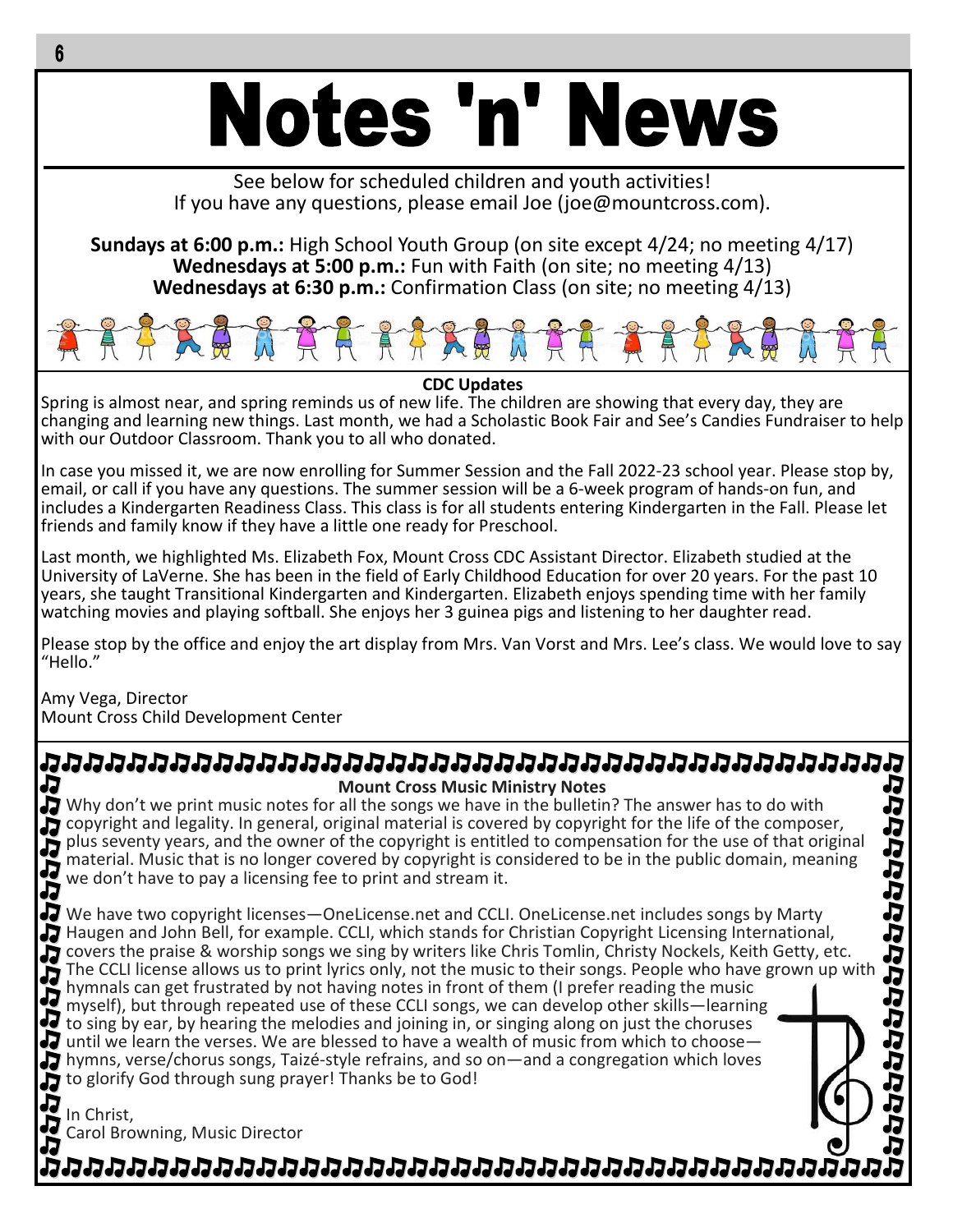#### **Upcoming Meetings**

**Afternoon Chapel Committee** Fri., April 1, 2:00 p.m. **Service & Missions Committee** Mon., April 4, 6:00 p.m. **Property Committee** Mon., April 4, 7:00 p.m. **Learning Committee:** Mon., April 4, 7:00p.m. **Peace & Justice Team:** Tues., April 5, 7:00 p.m. **CDC Board:** Tues., April 5, 7:30 p.m. **Executive Committee:** Thurs., April 7, 7:00 p.m. **Care Team:** Thurs., April 14, 1:00 p.m. **Quilters:** Thurs., April 14 & 28, 2:00 p.m. **Church Council:** Tues., April 19, 7:00 p.m. **Worship & Music Committee:** Wed., April 20, 1:15 p.m. **Fellowship Committee:** Tues., April 26, 7:00 p.m.

#### **PRAYER CONCERNS**



Did you know Mount Cross has an email Prayer Chain? If you would like to be a member of our **Our Prayer List** Praver Chain, or would like a prayer request sent to our Prayer Chain, please let Carol Browning know by emailing her at office@mountcross.com.

**We pray** for **Bob Anderson, Tom Andino** (friend of Carol Browning), **Ed and Tonna Brodie** (friends of Becky Riley), **Jackson Burke**, **Mike Caceres** (nephew of Becky Gilbertson), **Lorraine & Mike Carpenter, Dwayla Carr** (cousin of Gayle Johnson), **Steve Doshier** (brother-in-law of Paul Crockett), **Scott Fajnor**, **Doria & Vladimir Fanning** (sister and brother-inlaw of Barbara Burke), **Linda Frantz**, **Charles Hilley**, **Jo Holler**, **Nancy Jaeger, Paul Marigonda** (friend of Becky Riley), **Rick Mahlke** (son of friend of Barbara Burke), **Lucille Miley, Karen Nelson, Lynn Nelson** (mother of Julie Fernandez), **Michael and Mercedes Olivera** (brother of Courtney Burke), **Maria Riley** (daughter-in-law of Becky Riley), **Jim Prosser**, **Byron Selbrede** (brother of Keith Selbrede), **Marie Swartz** (sister of Jo Holler), **Chris Truchan** (friend of the Burke family), **Chris Valenzano** (grandson of Herb & Jo Holler), **Mike Waldron** (brother of Denise Sobolik), **Marilyn Woody**, sister of Sonja Demeter**.**

*Unless otherwise specified, prayer requests remain in the bulletin for four weeks. If you would like to add or remove someone to or from the prayer list, please e-mail the church office at office@mountcross.com or call (805) 482-3847.*

#### **Help Wanted! Helping Hands Ministry Additional Coordinator(s) Needed**

Helping Hands is the Mount Cross service group that assists by arranging and serving at memorial/funeral receptions held at Mount Cross. Help is currently needed in the role of coordination. Training will be provided. We currently are in need of one or two additional co-coordinators for this ministry to continue. If you are interested in more information on serving as a co-coordinator for this important ministry, please contact Marilyn Gardner at 805-368-0554 or momgardner\_722@msn.com.



*To the Congregation of Mount Cross, Your continued support with cards, Prayer Shawl, flowers and love during Howard's final days were so helpful. To the Helping Hands Committee, the reception was wonderful. The service in the church, including the music and the video, was perfect; thank you, Carol, Guy, and Bill. To Pastor Julie, how to thank you. All the visits to our home, communion during this time, your prayers and kindness were appreciated. Bless you all, Joanna Wullschleger*

#### **Your Support at Work: Jubilee Scholarship at Luther Seminary** Mount Cross members financially support many causes, one of which is seminary education at various ELCA schools around the country. Recently, Luther Seminary

in Minneapolis, Minnesota, shared the news that it has put donations to good use through the Jubilee Scholarship, which has helped many people return to school and pursue a Master of Divinity (MDiv.) completely tuition-free. Here are some

- stats they shared with us:<br>**+** Average student debt Average student debt for our most recent graduates fell a full 39% since the implementation of the Jubilee Scholarship. This means we achieved our goal to reduce student indebtedness by one-third a full two years ahead of schedule!
- 57% of students graduating in 2020–21 left without accruing any student loan debt at Luther Seminary—a historic high going back 20 years.
- $\dagger$  The total amount borrowed in 2020–21 across all students was the lowest Luther Seminary has experienced since we began tracking student loan data in 1998.

After years of dwindling applications and candidates, something completely unanticipated happened in 2021: with the removal of financial barriers, applications skyrocketed and more and more students answered the call to ministry. For the first time in the institution's history, Luther Seminary had to employ a waitlist of eager students hoping to further their education. Your support is one of the main reason over 400 students have received the Jubilee Scholarship and were able to gain the education and training necessary to be a church leader in the 21st century.

 $\overline{7}$